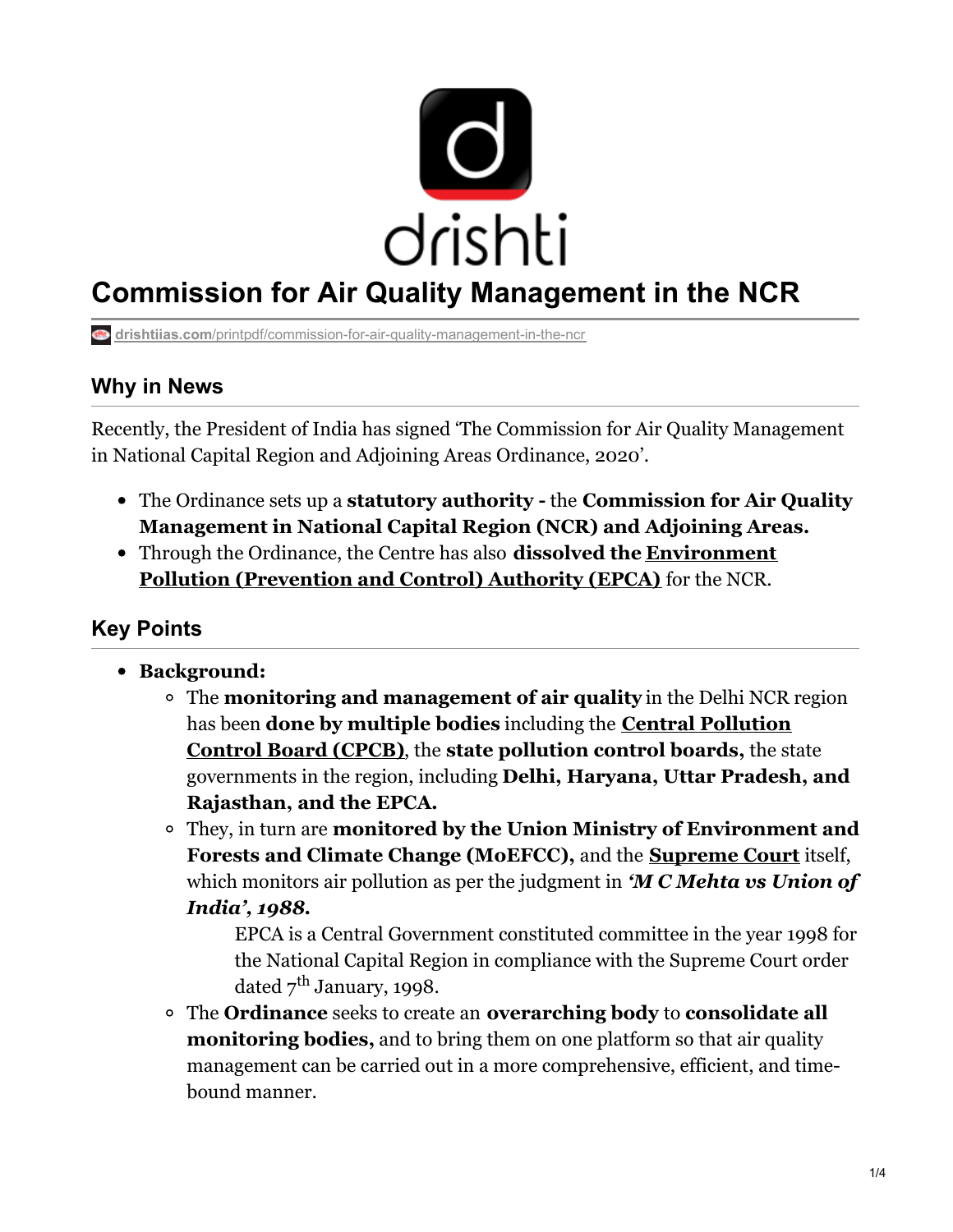- **Composition of the New Commission:**
	- The Commission will be headed by **a full-time chairperson** who has been a **Secretary to the Government of India, or** a **Chief Secretary to a State government.**

The chairperson will **hold the post for three years or until s/he attains the age of 70 years.**

- It will have **members from several Ministries** as well as representatives **from the stakeholder States.**
- It will have **experts** from the CPCB, **Indian Space Research [Organisation](https://www.drishtiias.com/important-institutions/drishti-specials-important-institutions-national-institutions/indian-space-research-organisation-isro) (ISRO)** and **Civil [Society.](https://www.drishtiias.com/daily-updates/daily-news-editorials/role-of-ngos)**
- **Powers:**
	- In matters of air pollution and air quality management, the Commission will **supersede all existing bodies** such as the CPCB, and even the state governments of Haryana, Punjab, Rajasthan, and Uttar Pradesh. It will have the **powers to issue directions to the states.**

**CPCB and its State branches** have the **powers** to implement provisions of the **Environment Protection Act, 1986** for air, water and land pollution. Their powers **continue.** However, **in case of dispute or a clash of jurisdictions,** the **Commission's writ will prevail** specific to matters concerning air pollution.

- The Commission will also **coordinate efforts of state governments** to curb air pollution, and will **lay down the parameters of air quality** for the region.
- It will have **powers to restrict the setting up of industries** in vulnerable areas, and will be able to conduct **site inspections** of industrial units.
- If its **directions are contravened,** the Commission will have the **power to impose a fine of up to Rs. 1 crore and imprisonment of up to 5 years.**
- **NGT's Role:**

Only the **National Green [Tribunal](https://www.drishtiias.com/important-institutions/drishti-specials-important-institutions-national-institutions/national-green-tribunal-ngt) (NGT)**, and **not civil courts,** is **authorised to hear cases** where the Commission is involved.

## **EPCA vs New Commission**

- **Jurisdiction**: The **EPCA,** which was set up in 1998, **looked at the NCR;** the purview of the new **Commission extends to "adjoining areas as well".**
- **Statutory Status: EPCA** was **not a statutory body** but drew **legitimacy from the Supreme Court.** It did have the **authority to issue fines or directions** and guidelines to the governments in other states.
	- However, it had **no state representatives,** just two permanent members.
	- The **Commission,** on the other hand, will have **representation from the state.** It is a **permanent and statutory body.**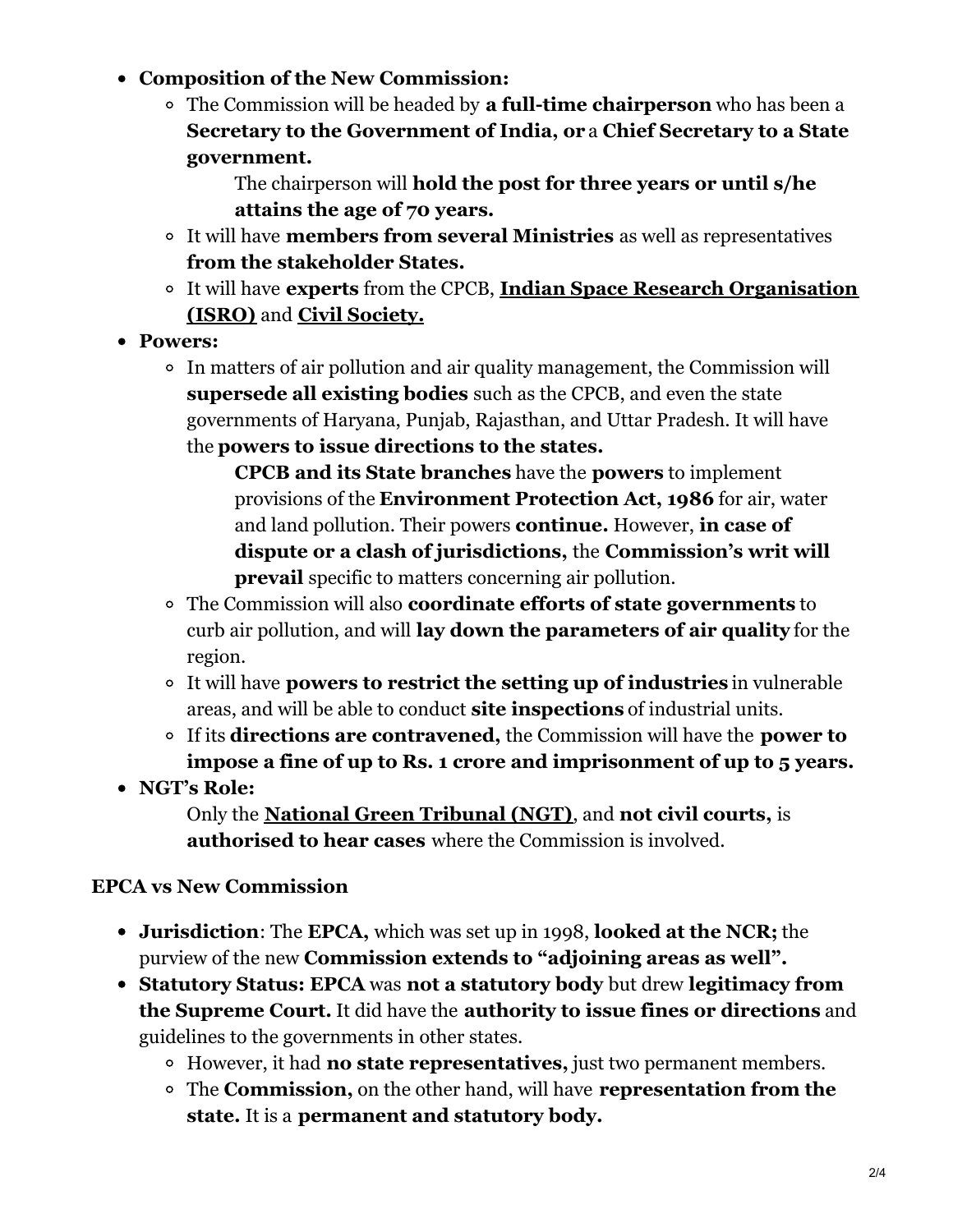#### **Performance:**

Experts say that **EPCA has failed miserably** in cleaning the air even after being in force for more than 20 years.

> However, the key contributions of the EPCA include - the **notification of the Graded [Response](https://www.drishtiias.com/daily-updates/daily-news-analysis/graded-response-action-plan) Action Plan** that lists out measures to be taken in case of worsening pollution, the **construction of the Regional Rapid [Transport](https://www.drishtiias.com/loksabha-rajyasabha-discussions/policy-watch-india-will-shift-to-bs-vi-norms) System** and **early adoption of BS-VI fuel standards**, among other measures.

The **new Commission's performance will be gauged by changes in the status quo** when it comes to ground implementation and strict action on polluters.

## **Appreciation**

**Jurisdiction:** This Commission will **specifically look at the Delhi NCR and adjoining areas** only.

Whereas, the mandate of the CPCB is to serve the whole country.

- **Stubble Burning:** A **regulatory mechanism** for **stubble [burning](https://www.drishtiias.com/daily-updates/daily-news-editorials/stubble-burning-2)** is being put into place for the first time.
- **Coordination:** Earlier, there was no single body, authority, Ministry or state which was empowered or dedicated to ensure **coordination** among stakeholder states.

# **Criticism**

- **Overrepresentation of the Central Government:**
	- The Commission **has a large number of members from the central government,** which has not gone down well with the states.
	- States, on the other hand, will have **just one member each.**
- **Concerns of States:** States are **not happy with the overarching powers** being vested in the Commission.
- **Political differences** will also play a part in the functioning of the Commission.
- **Dissolution of EPCA:** By forming a new commission, the government has **taken the issue of air pollution out of the purview of the judiciary.** It has been said that new law is needed when the old one fails. The centre has not even tried implementing old laws fully.
- **Not a air-shed based approach:** According to some experts, the Commission is a lost opportunity to explicitly set the ground rules for an air-shed based approach one that could have been deployed in polluted areas across the country.

An air-shed is an area covered by a volume of air that has similar characteristics and is separated from other volumes of air by weather patterns or topography.

# **Way Forward**